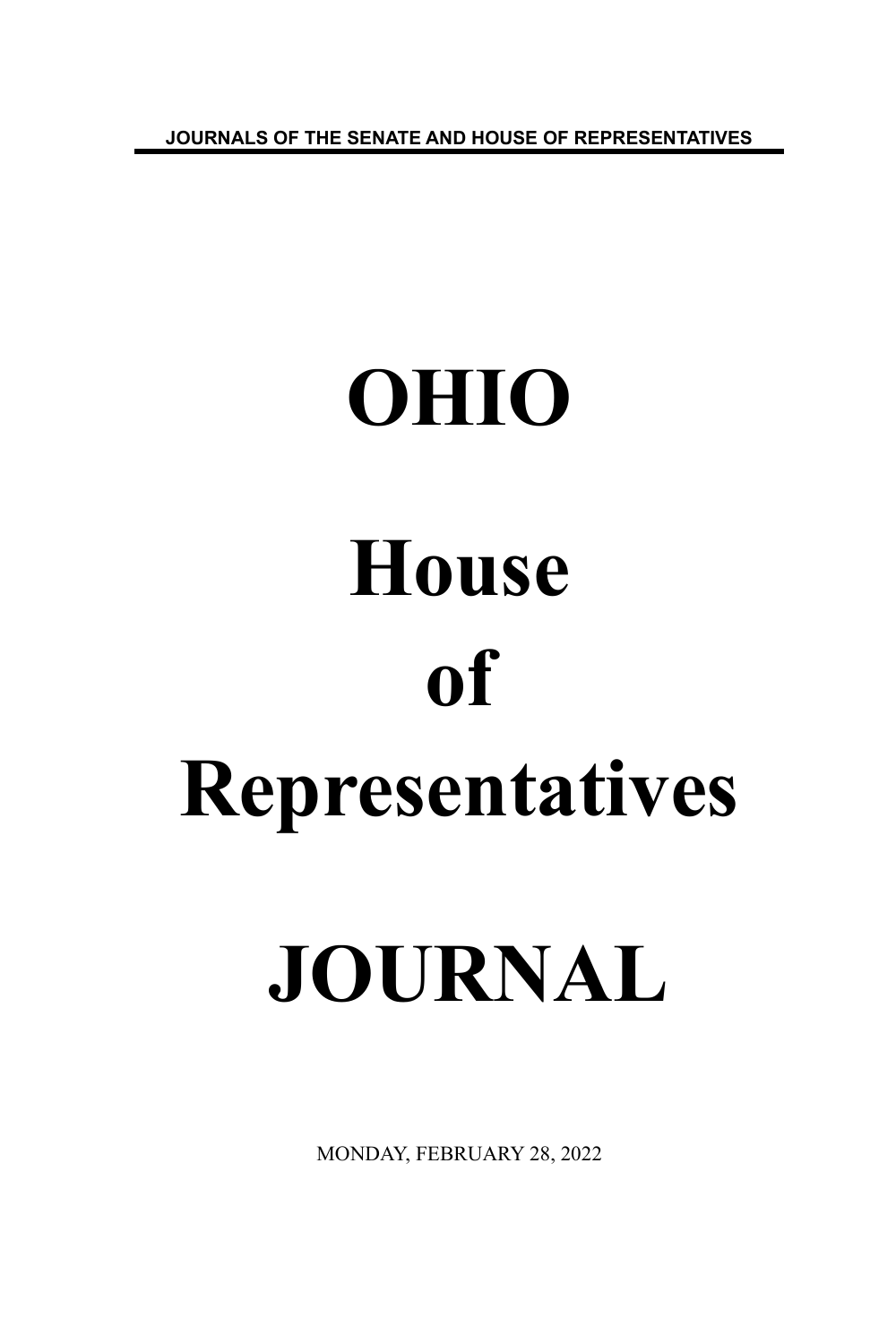# ONE HUNDRED THIRTIETH DAY Hall of the House of Representatives, Columbus, Ohio **Monday, February 28, 2022, 9:00 o'clock a.m.**

The House met pursuant to adjournment.

Pursuant to House Rule No. 23, the Clerk called the House to order.

Representative Miller, K. was selected to preside under the Rule.

The journal of the previous legislative day was read and approved.

#### **INTRODUCTION OF BILLS**

The following bills were introduced:

**H. B. No. 580 -** Representative Miller, K. Cosponsors: Representatives Plummer, Ghanbari, Swearingen, Fraizer, Carruthers, Abrams, Holmes, Riedel, Richardson, Lanese, Creech, Hall, LaRe.

To amend sections 2921.331 and 2929.14 of the Revised Code to modify the penalty for the offense of "failure to comply with an order or signal of a police officer" involving the offender's operation of a motor vehicle and expressly provide that a motor vehicle used in the offense is subject to possible seizure and forfeiture.

**H. B. No. 581 -** Representatives Miller, J., Holmes.

To amend section 301.27 of the Revised Code to allow county credit card charges for temporary and necessary assistance care provided by a county veterans service office.

**H. B. No. 582 -** Representative Loychik.

Cosponsors: Representatives Brinkman, Cross.

To amend sections 3302.11, 3311.053, 3311.73, 3313.09, 3501.01, 3505.03, 3505.04, 3513.04, 3513.052, and 3513.261 and to repeal sections 3513.254, 3513.255, and 3513.256 of the Revised Code regarding the nomination and election of members of school district boards of education.

**H. B. No. 583 -** Representatives Bird, Jones.

Cosponsors: Representatives Hillyer, Davis, John, LaRe, Abrams, Click, Seitz, Johnson, Creech, Stewart, Pavliga, White.

To amend section 3319.226 and to enact section 3319.362 of the Revised Code regarding educator licenses for substitute teachers and to declare an emergency.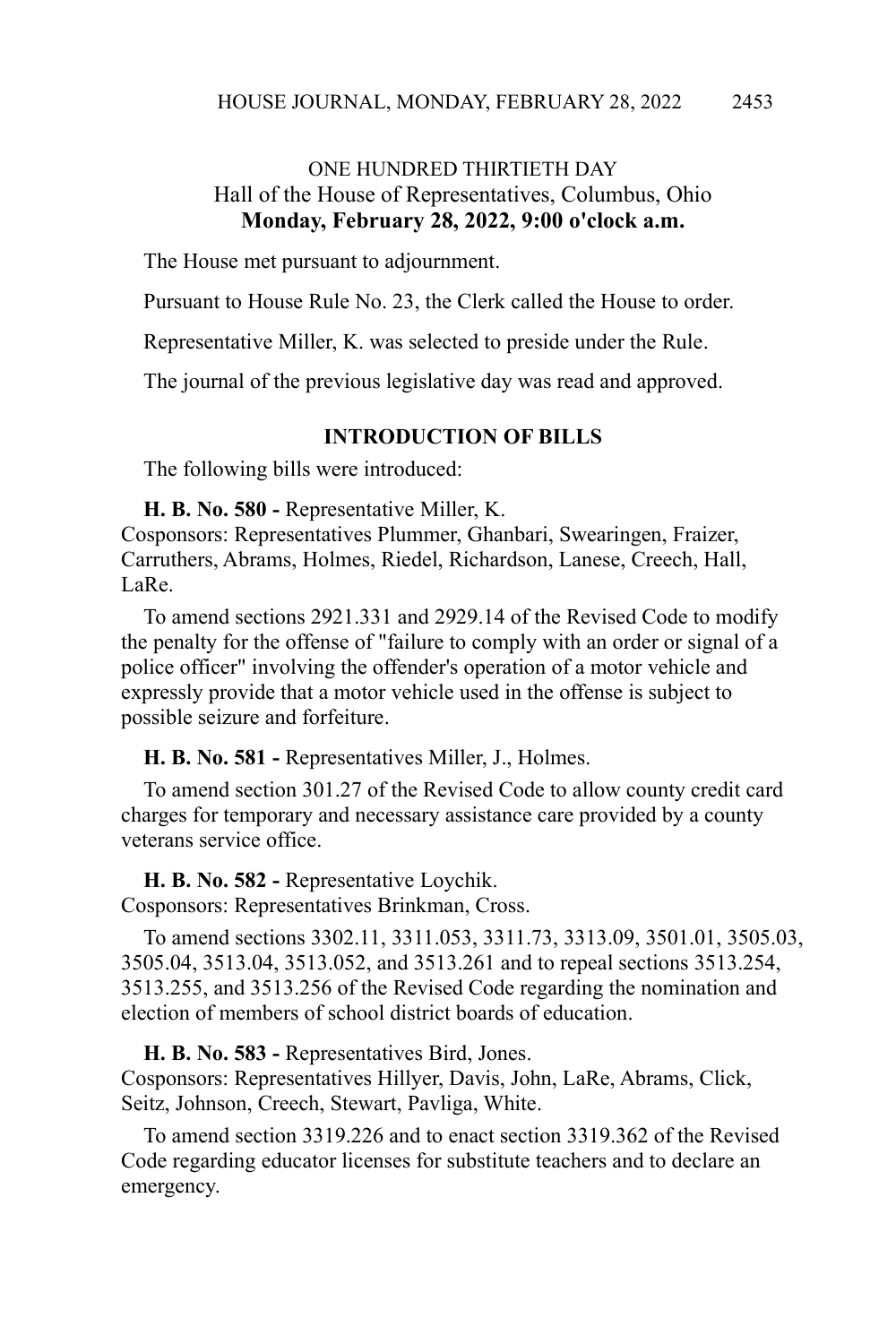**H. B. No. 584 -** Representative Grendell.

To enact section 5534.641 of the Revised Code to designate a portion of State Route 44 in Geauga County as the "Veterans Legacy Highway."

Said bills were considered the first time.

## **MESSAGE FROM THE SPEAKER**

February 24, 2022

The Honorable Robert R. Cupp Speaker of the House Ohio House of Representatives 77 South High Street Columbus, Ohio 43215

Dear Speaker Cupp,

As you are aware, I recently accepted an offer of private employment with the Ohio Chamber of Commerce. Given the ten months remaining on my current term as State Representative for the 68th Ohio House District, I must vacate my seat early to assume my new role.

Accordingly, effective at 11:59pm EST on Sunday, February 27th, 2022, **I will resign from the office of State Representative.** 

Nothing has brought me more professional fulfillment in life than to work alongside you, the staff, and my legislative colleagues over the past five years. As a colleague, a father, a husband, and an Ohio resident and taxpayer, I want to thank you for your outstanding public service and for your invaluable counsel during my time in the Ohio House. I am also deeply grateful to the people of the 68th District for entrusting me multiple times with these important responsibilities.

I wish you all the best for the remainder of the 134th General Assembly, and may God continue to bless our great State of Ohio.

With friendship and gratitude,

/s/RICK CARFAGNA Rick Carfagna Assistant Majority Floor Leader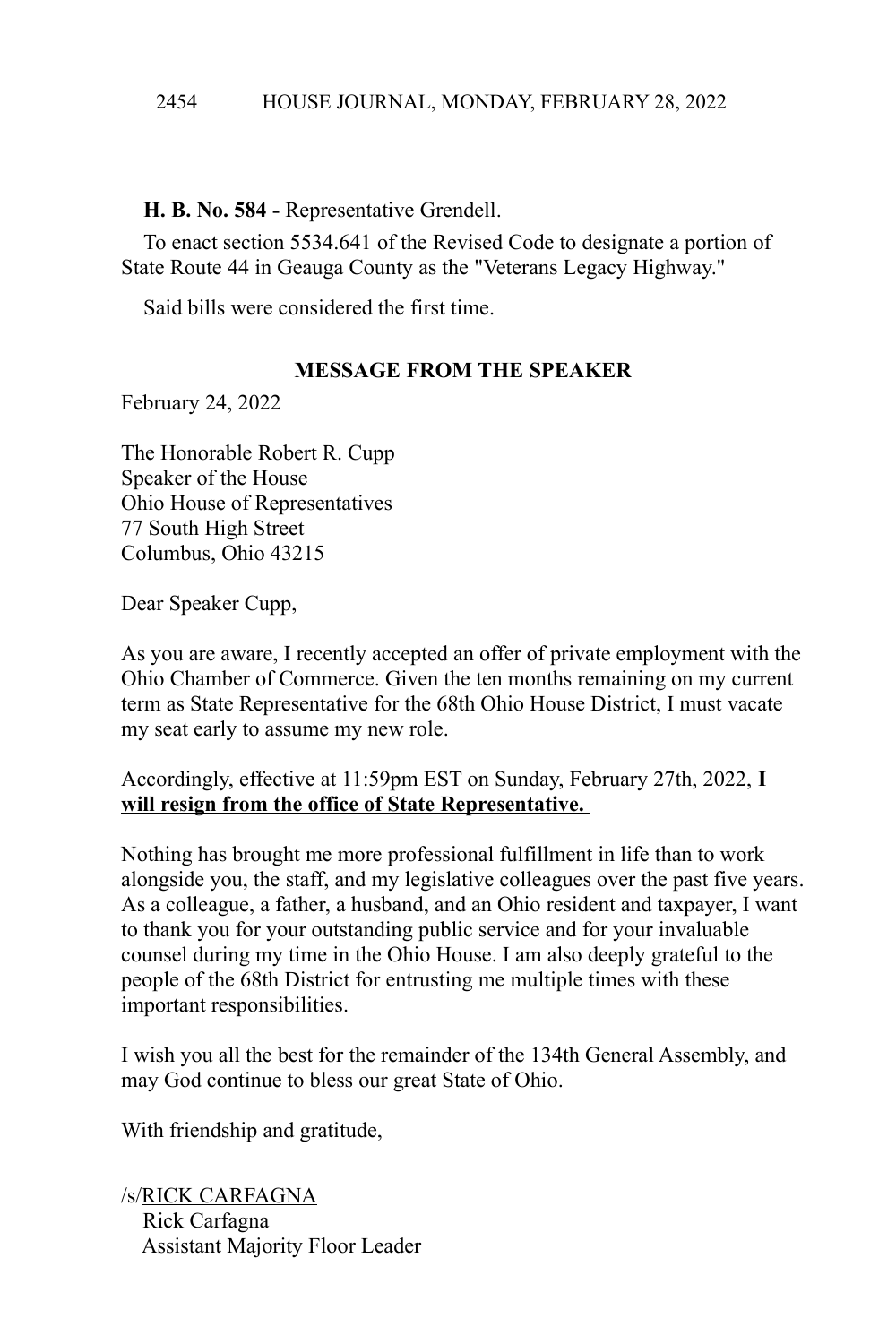State Representative 68th Ohio House District

### **MESSAGE FROM THE SPEAKER**

Representative Rick Carfagna Assistant Majority Floor Leader Ohio House of Representatives 77 South High Street, 14th Floor Columbus, Ohio 43215

Dear Representative Carfagna,

This is to acknowledge receipt and acceptance of your letter of resignation from the Ohio House of Representatives, effective at 11:59 p.m. on Sunday, February 27, 2022.

It has been an honor working with you over the years as both a colleague and member of Majority Leadership. You have served your constituents and the state of Ohio well – and I wish you all the best in your future endeavors.

Best Regards,

/s/ROBERT R. CUPP Robert R. Cupp Speaker, Ohio House of Representatives

### **MESSAGE FROM THE SPEAKER**

Pursuant to House Rules 13, 28, and 30, the Speaker hereby makes the following changes to the following House standing committees:

 Government Oversight: Appoint Representative Swearingen.

 Commerce and Labor: Remove Representative Boyd; appoint Representative Davis.

Message from the Senate

Mr. Speaker:

I am directed to inform the House of Representatives that the Senate has concurred in the adoption of the following concurrent resolution:

**H. C. R. No. 43** - Speaker Cupp, Representative Russo Cosponsors: Senators Huffman, M., Yuko